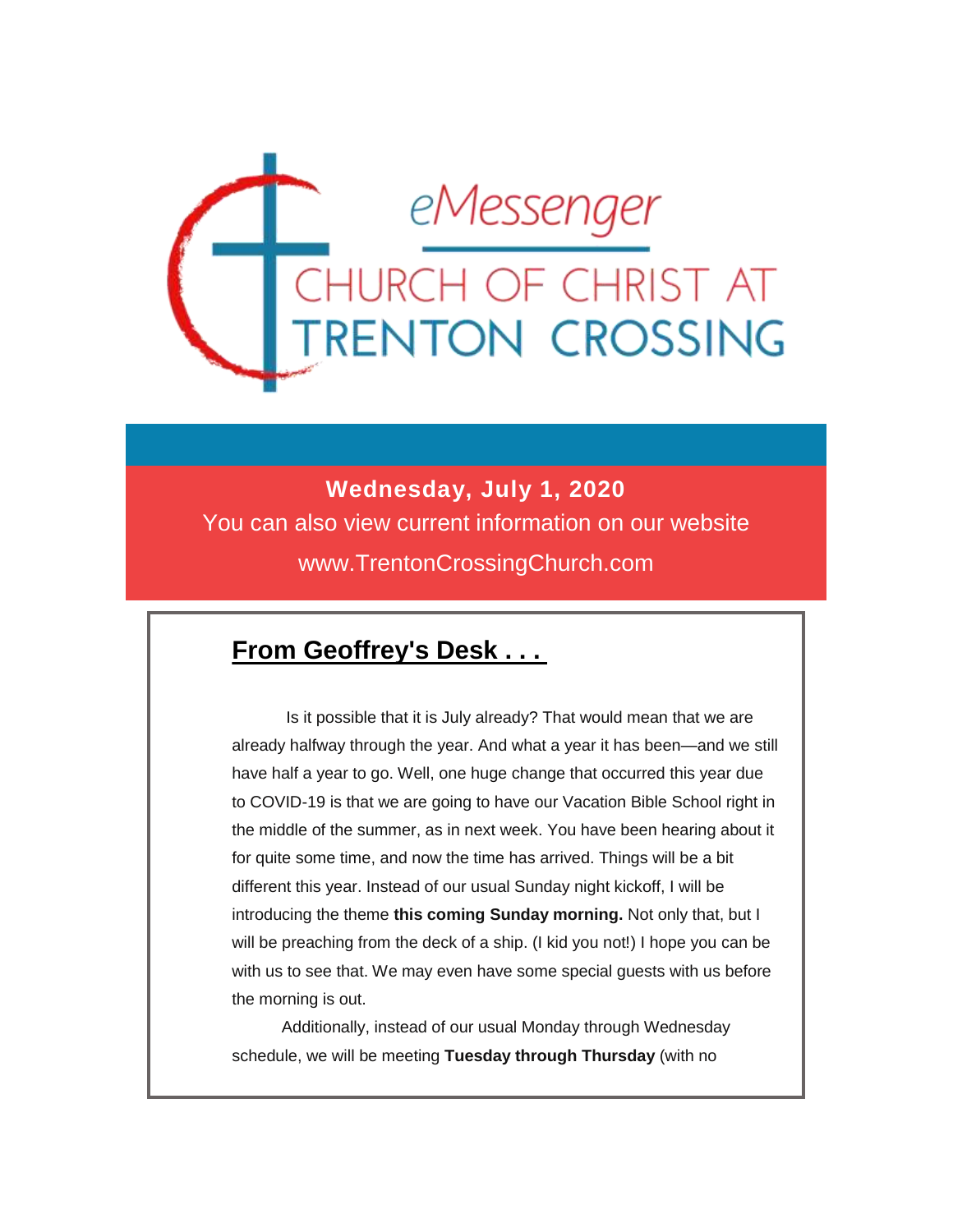Wednesday evening session), **July 7-9.** Each of those days, we will meet from nine until noon, and classes are open for children ages 3 through those who have completed the  $5<sup>th</sup>$  grade. Our theme for the week is "Anchored in Faith." We will be taking precautions to make things as safe as possible, and I am looking forward to the time. If you have not yet registered your children, please follow the link in this Messenger and take a moment to do that. Let's all be praying for a great week. *-*

*gs-*





 **TC VBS -** The scheduled dates are Tuesday, July 7, through Thursday, July 9, 9am-Noon. The VBS Kickoff will be this Sunday, July 5.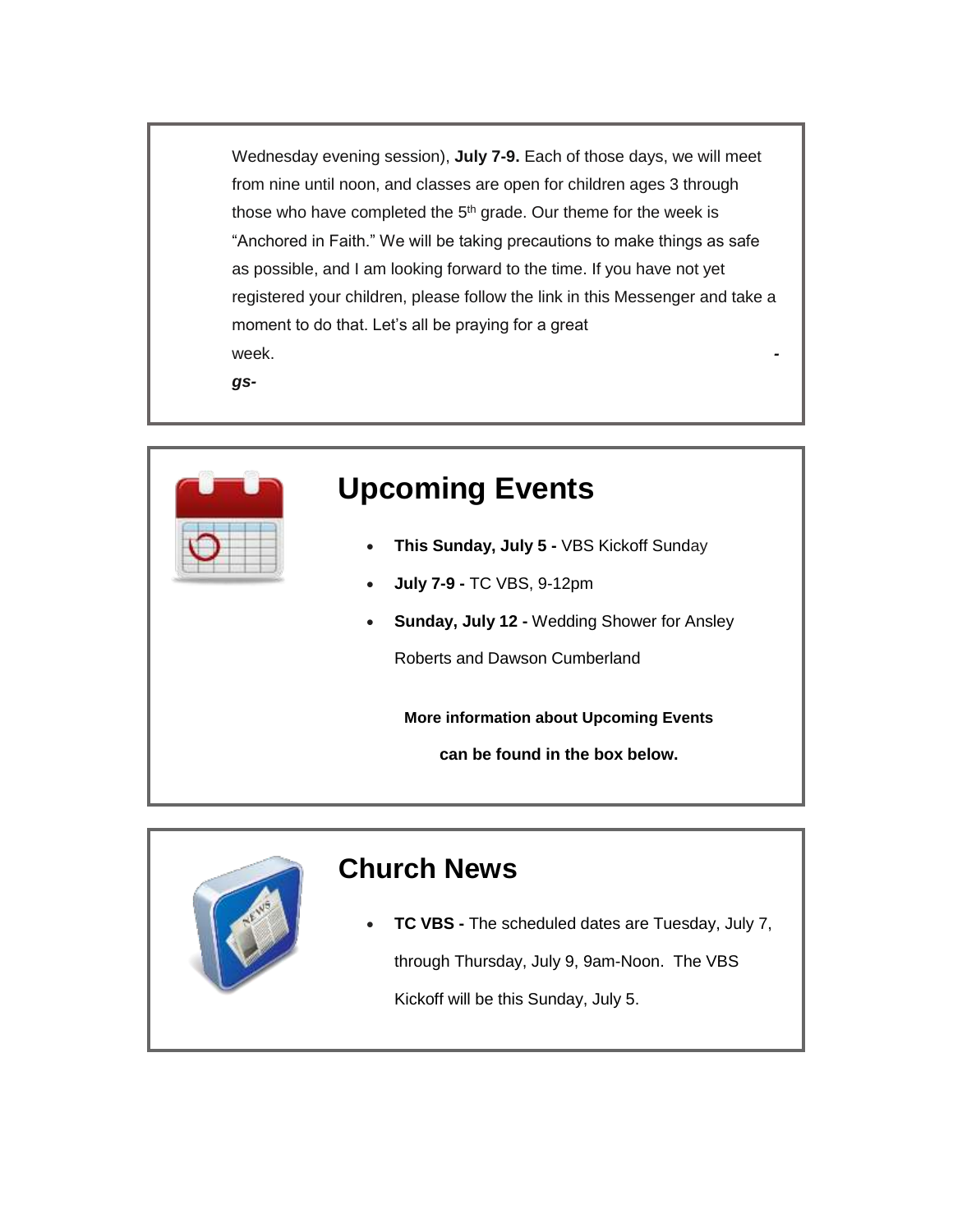- **TC Cancer Support -** The TC Cancer Support Group meets the 1st Thursday of each month at 7pm. This is for anyone who has or has had cancer as well as anyone who has a family member or friend with cancer. We want to encourage, educate, and support each other. See Karen Bradley for more info.
- **Parkinson's Awareness -** The Parkinson's Awareness Group meets here every 2nd Thursday at 3pm in the Fellowship Hall.
- **Dorcas Ministry -** The Dorcas Ministry meets every 2nd Thursday at 6pm in the Fellowship Hall. They are taking a break for the summer and will resume meeting in September.

# It's Coming . . . . TC VBS 2020!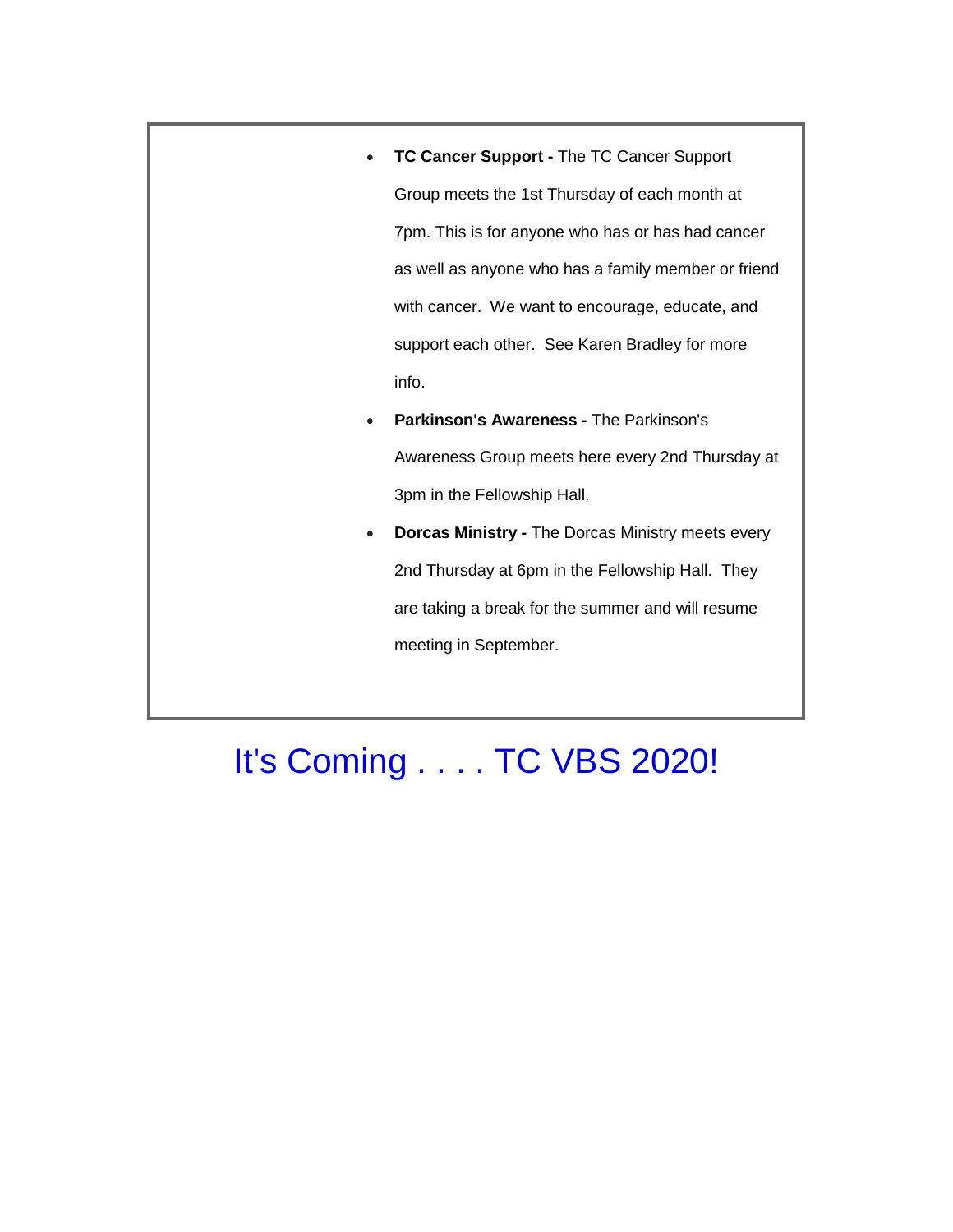





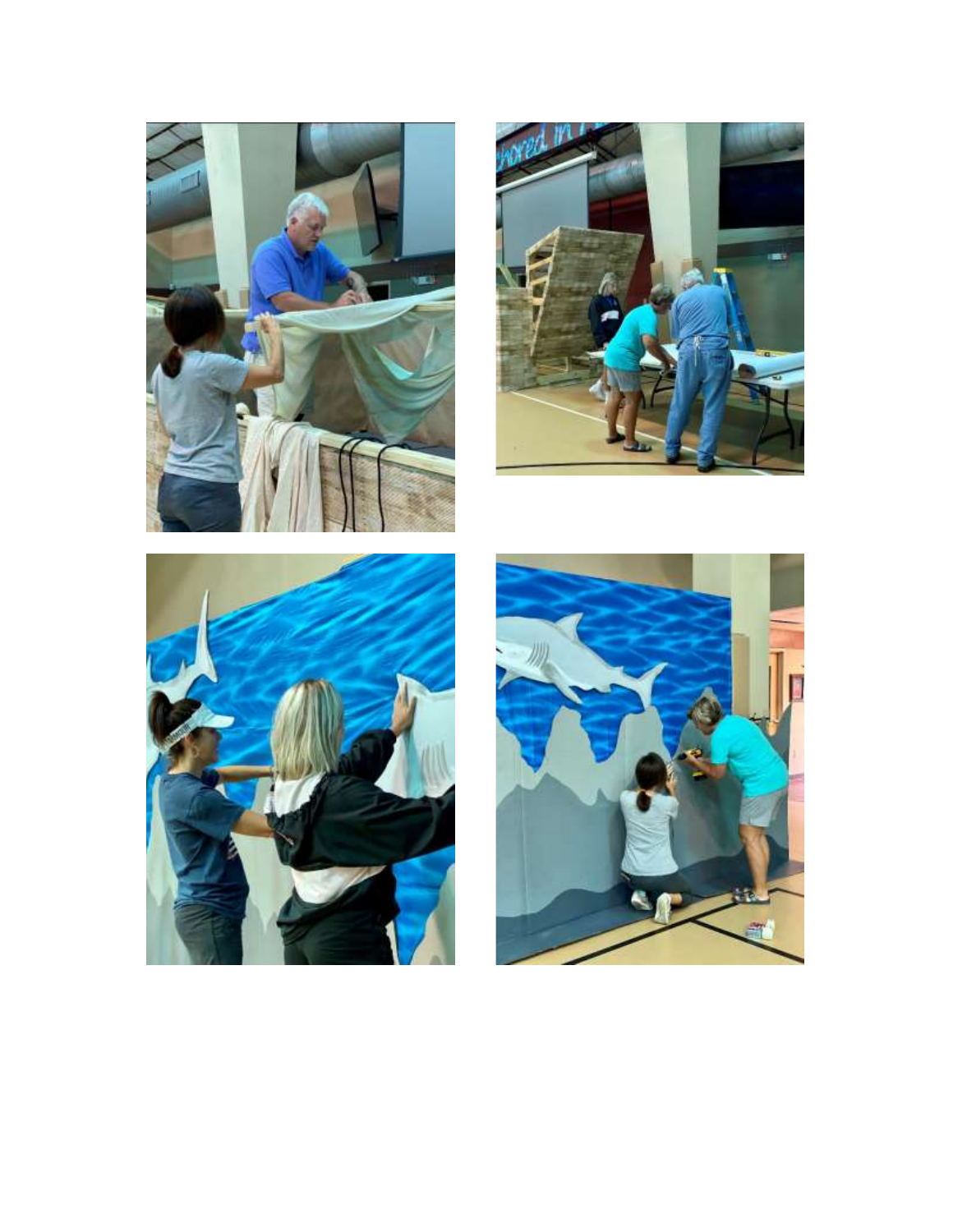

# **TC VBS 2020**

#### **July 7 - 9**

Our TC VBS will be held next week, July 7-9, 9am-Noon. Our VBS is for children ages 3 through those who have just completed the 5th grade.

This year's theme is "Anchored in Faith." It will be an incredible year as we take our building "underwater!"



idal

# **TC Scholarship**

#### **Applications**

Applications to apply for the TC Scholarship Fund are available on the table outside the church office. This fund is available to Trenton Crossing families with children seeking to attend a school or university affiliated with Churches of Christ. The deadline to apply is Sunday, July 12.



Sunday, July 12, we will be hosting a Wedding Shower for Ansley Roberts and Dawson Cumberland, 1-2:30pm. Ansley is the daughter of Russell and Michelle Roberts. Ansley and Dawson are registered at Target, Amazon, and Wayfair. They are requesting shower guests to bring a recipe card of their favorite recipe.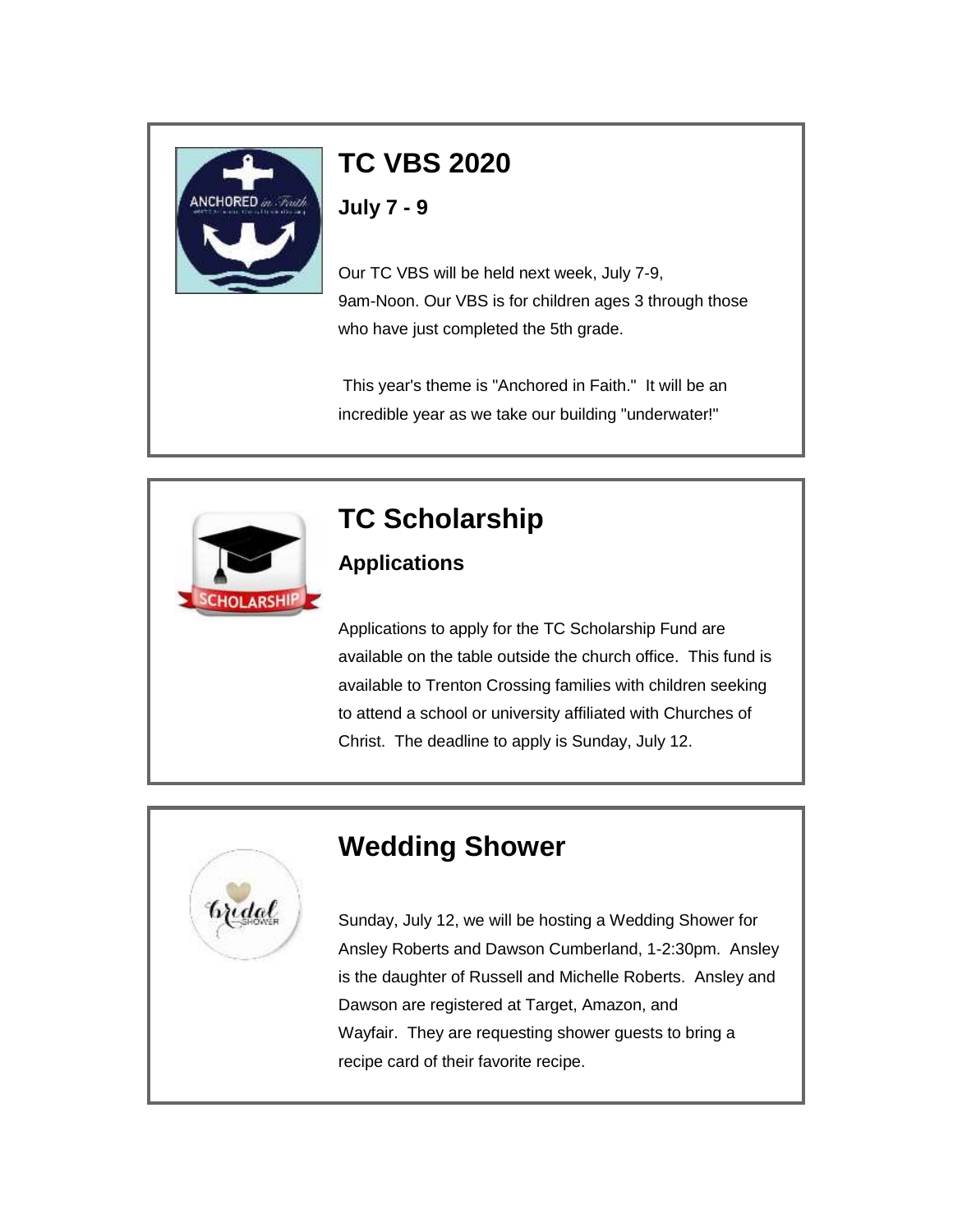

### **Baby Fuller**

We want to congratulation Mathew and Monique Fuller, and big sister Noelle, on the birth of Benjamin Steven. Ben was born Monday, June 28th. He weighed 8 1/2 lbs and was 21 inches long. Mother and baby are doing well.



### **New Member**

We want to welcome Andre Richardson to our Trenton Crossing family. Andre is a member of the US Army. He lives at 749 Ringgold Rd, Clarksville, 37042. His phone number is 706-326-0703 and his email is Andre.Richardson94@yahoo.com.



### **"Tub Shower"**

#### **McKenzie Banning**

We are hosting a "Tub Shower" for McKenzie Banning. She is the infant daughter of Jesse and Frieda Banning. McKenzie was born premature and has been in the hospital for 2 months. She is doing much better and hopes to be home this week. We will have a tub at the Welcome Center through Sunday, July 19, to collect diapers and wipes. McKenzie is small and currently wears preemie diapers, but they would prefer diapers size 1 and up.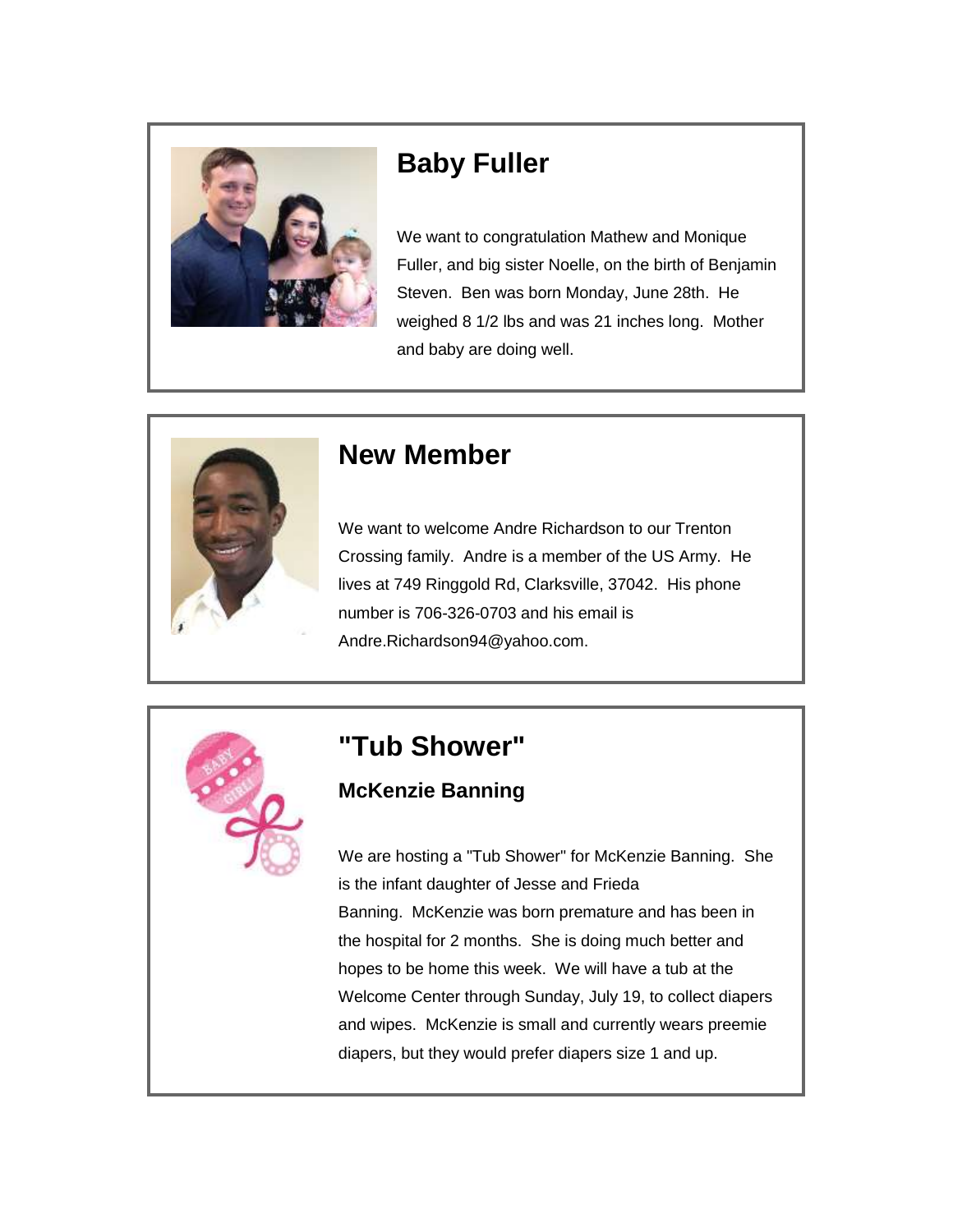Dear Trenton Crossing Family,

# **THANK** YOU

Words say so little when a church family has done so much. The cards and phone calls meant so much to me after Eddie's death. All the food brought to the house was appreciated greatly. Your kindness comes as a welcome touch of warmth and caring.

Thank you from the bottom of our hearts.

Sincerely, The Family of Ed Watson Chris, Ginger, Jonathan, and Christian



Memorial donations were made to the Ramp Ministry in the name of Eddie Watson by friends.

| <b>WBS</b><br><b>Malawi Report</b><br><b>June 2020</b> |     |  |
|--------------------------------------------------------|-----|--|
| <b>Referrals</b>                                       | 570 |  |
| Lessons Graded                                         | 180 |  |
| Graduates                                              | 28  |  |
| <b>New Students</b>                                    | 68  |  |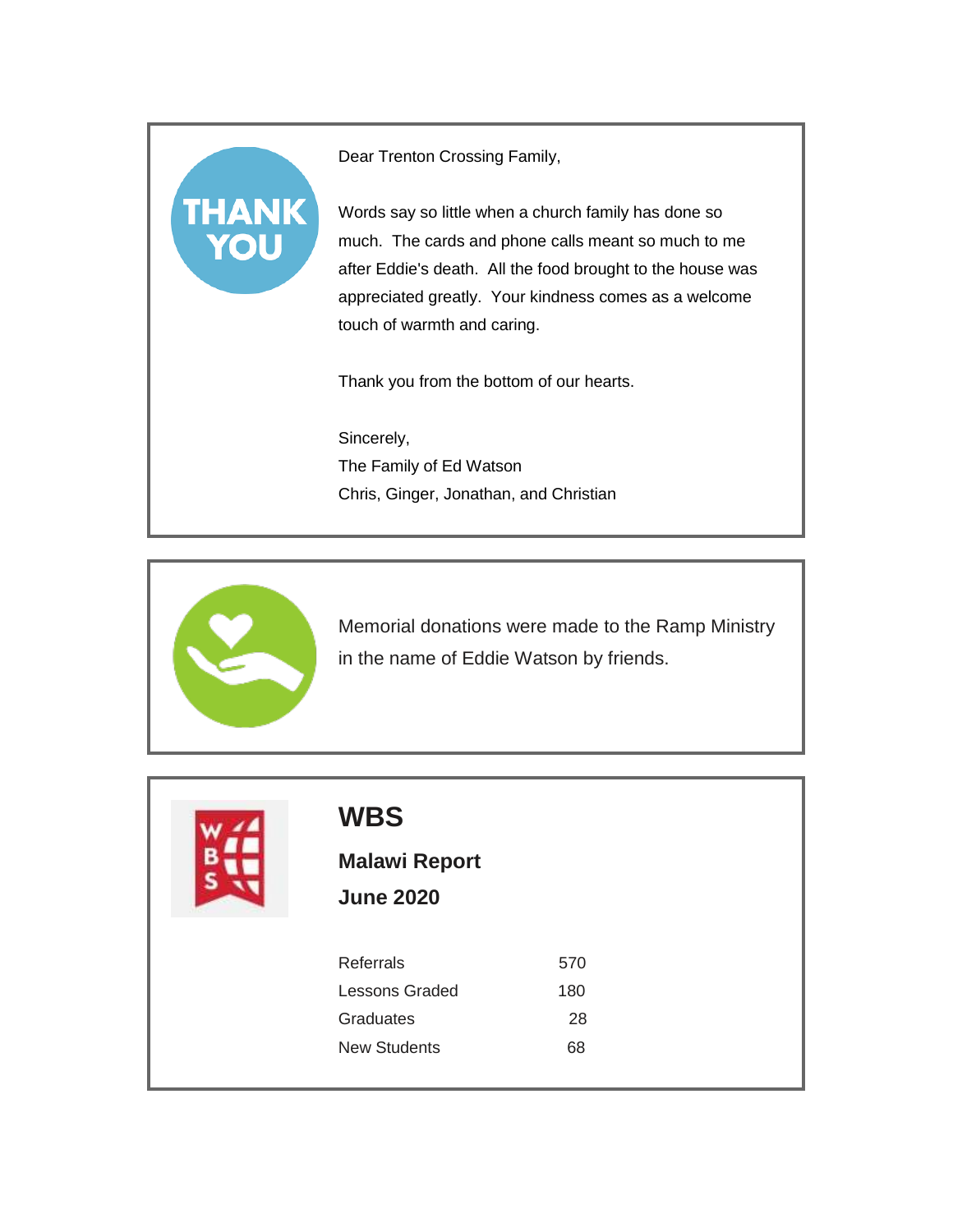### **TC Youth Group Service Project**

Our TC Youth Group attended the Clarksville Housing Authority Summer Camp. Our group helped with crafts, played games, read stories, and made friends.



# **Youth Group Socials**

Our TC Youth Group met on two occasions for fun, games, swimming, and food! Thank you to the Judd family and the Muiznicks family for hosting us!!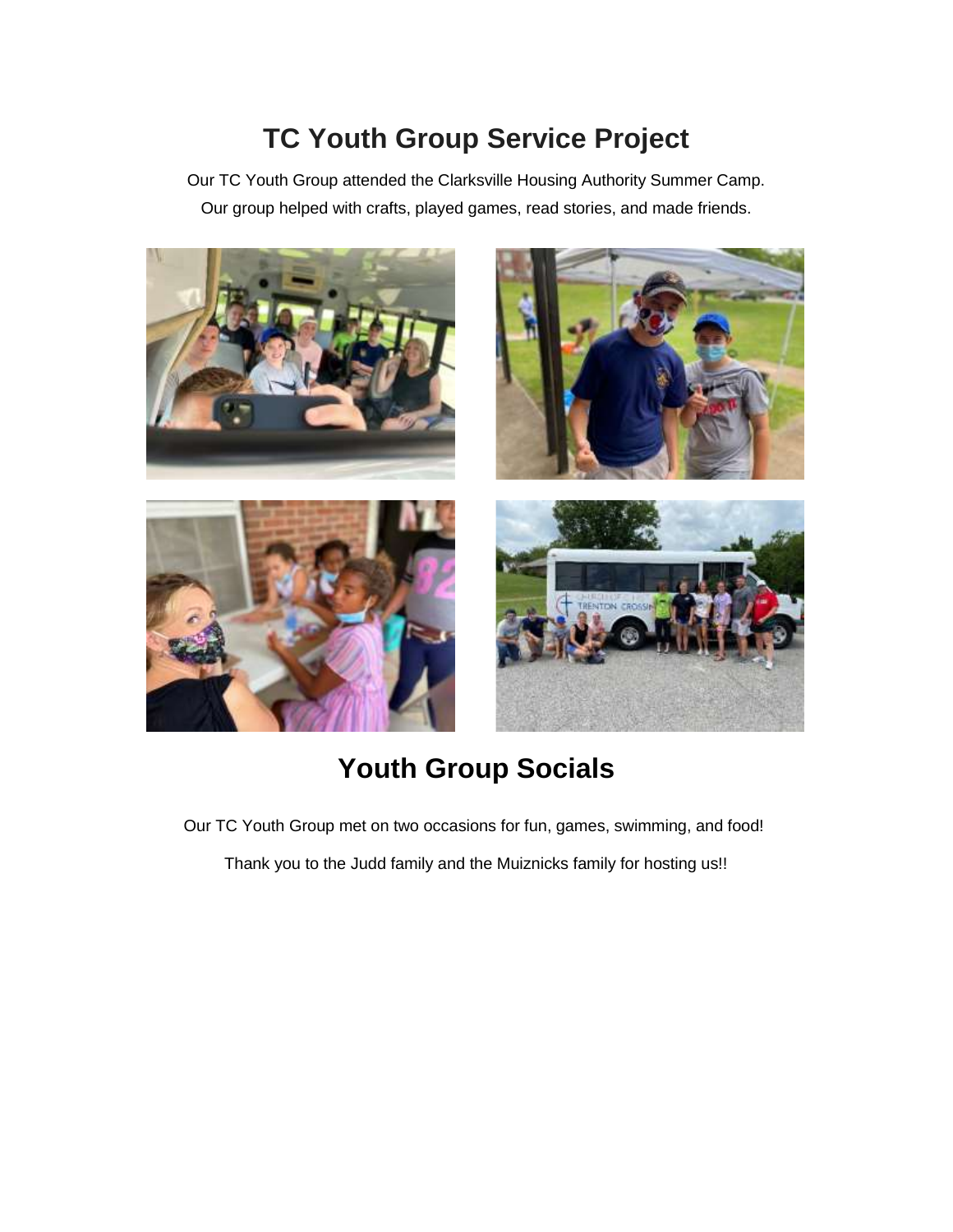





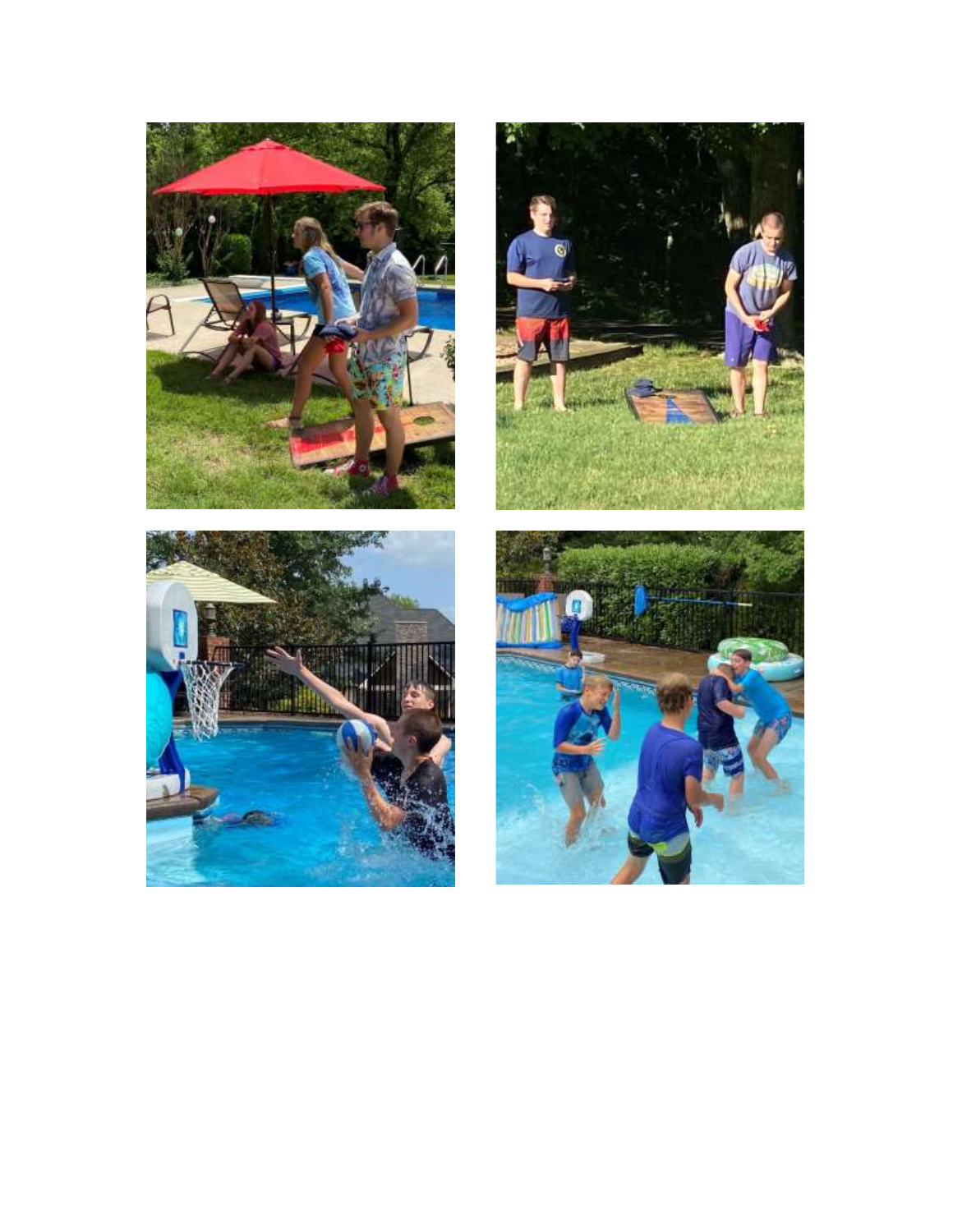





### **Youth Group News**

**Sunday Morning** Middle School Class (6th-8th) High School Class (9th-12th) We are not meeting at this time due to the Coronavirus.

**Sunday Nights** Muiznieks home - 3006 Edgemont Dr. This is an Intergenerational Life Group that welcomes all ages and includes the Youth Group. We are not meeting at this time due to the Coronavirus.

> **Sunday Online Bible Study - 5-6pm** Continuing our study in Genesis (Currently - Jacob and Esau) The link is: <https://us04web.zoom.us/j/2697545736>

**Wednesday Afternoon Mid-Week Bible Study** Middle School High School Please join us on Zoom each Wednesday from 4-5pm The link is: <https://us04web.zoom.us/j/2697545736>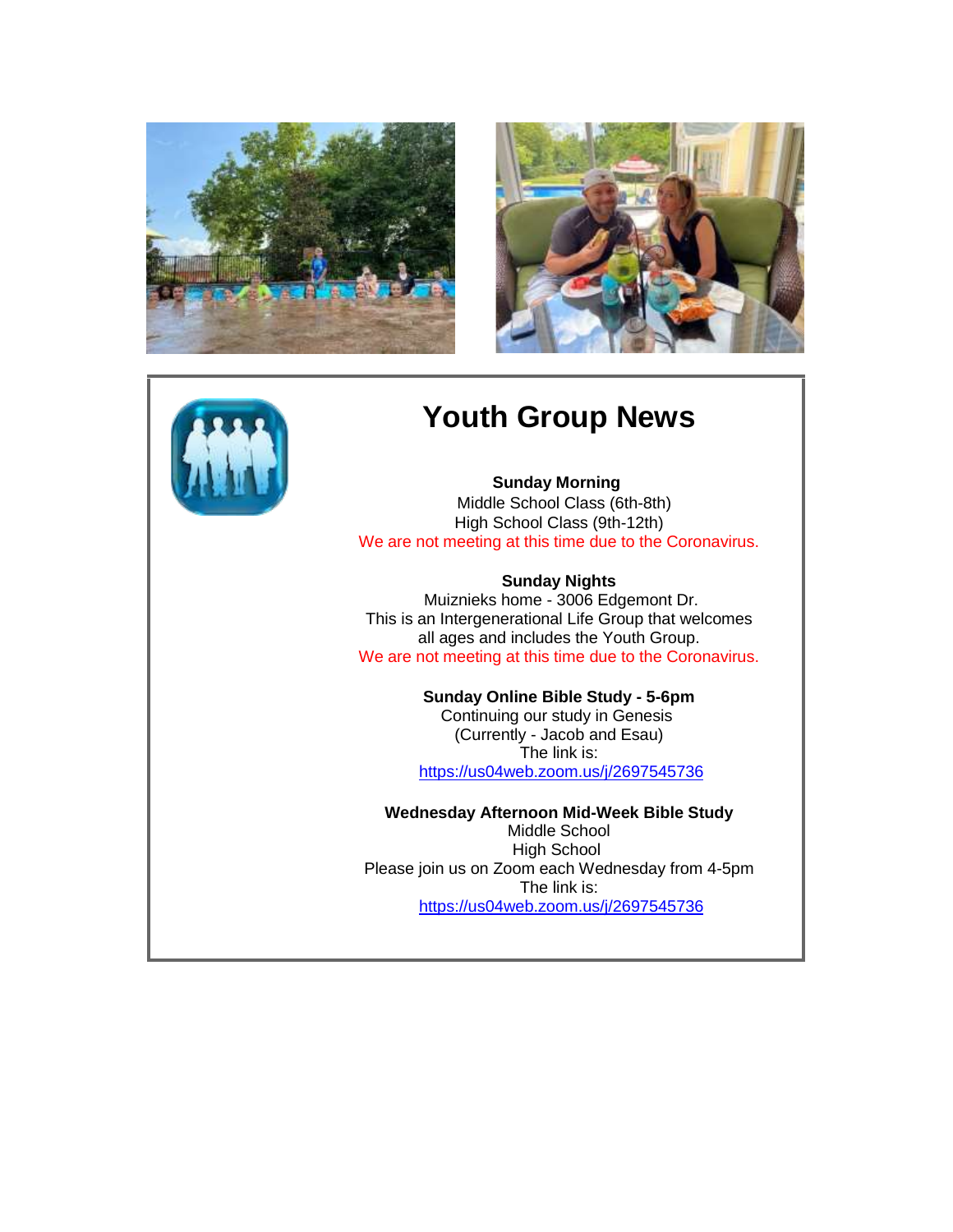

# **News From The WELL**

#### **Items you can help replenish:**

**Clothing Items:** (in great condition) We are now accepting clothing donations under the following guidelines:

- Drop off times are Monday and Wednesday, 1-6pm. Come to the back of the building and ring the doorbell. Someone will come to the door and receive your donations.
- We are ONLY accepting clothes and shoes that are in GREAT shape. We are not accepting any other donations at this time. Please send all other items to another ministry in town.
- The green bin behind our building is closed at this time. Please do not leave your donations outside! Any items left outside will be disposed of.

**Food Item:** None at this time.

#### **Well Contact Information:**

931-802-2889 TheWell@TrentonCrossingChurch.com



### **WAYS TO CONNECT**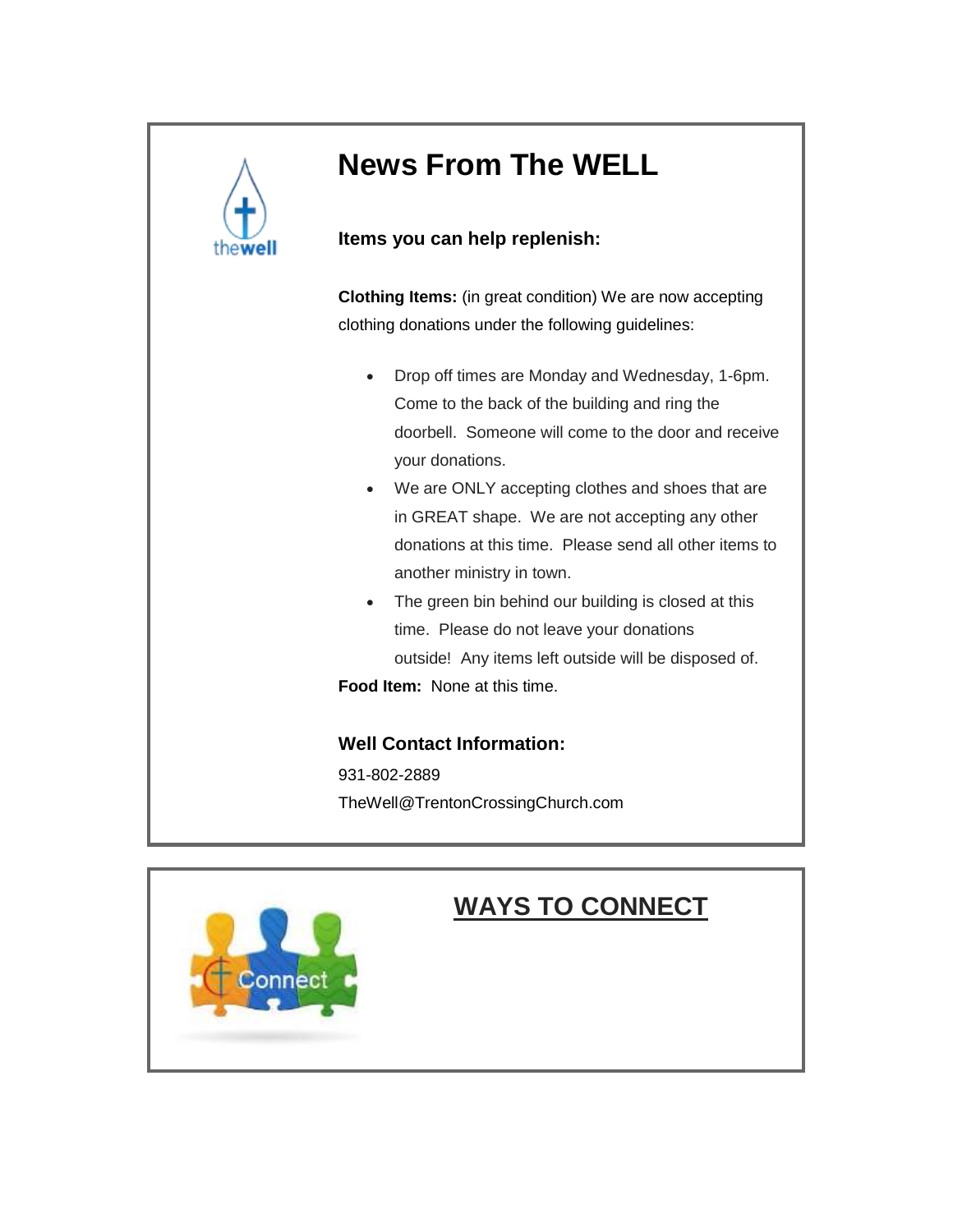Although we have resumed our in-person Sunday morning worship assemblies, there are various other ways for you to connect with us throughout the week, and they are posted below.

PLEASE NOTE: You DO NOT need to be registered on Facebook in order to access our Facebook page. Simply go to [www.facebook.com](http://www.facebook.com/) and go to our page (Church of Christ at Trenton Crossing)

**SPECIAL NOTE FOR YOUTH:** Chris Middleton is conducting several meetings/studies throughout the week using Zoom. Please scroll down to "Youth Group News" for the schedule and link information.

**Sunday at 9am –** Bible Class with Jeff Shocklee using Zoom PLEASE NOTE: The link, Meeting ID, and Password listed below are now permanent for this Sunday class. They WILL NOT change from week to week. The link is: <https://us04web.zoom.us/j/> . . . Meeting ID: 344 569 933 Password: 019541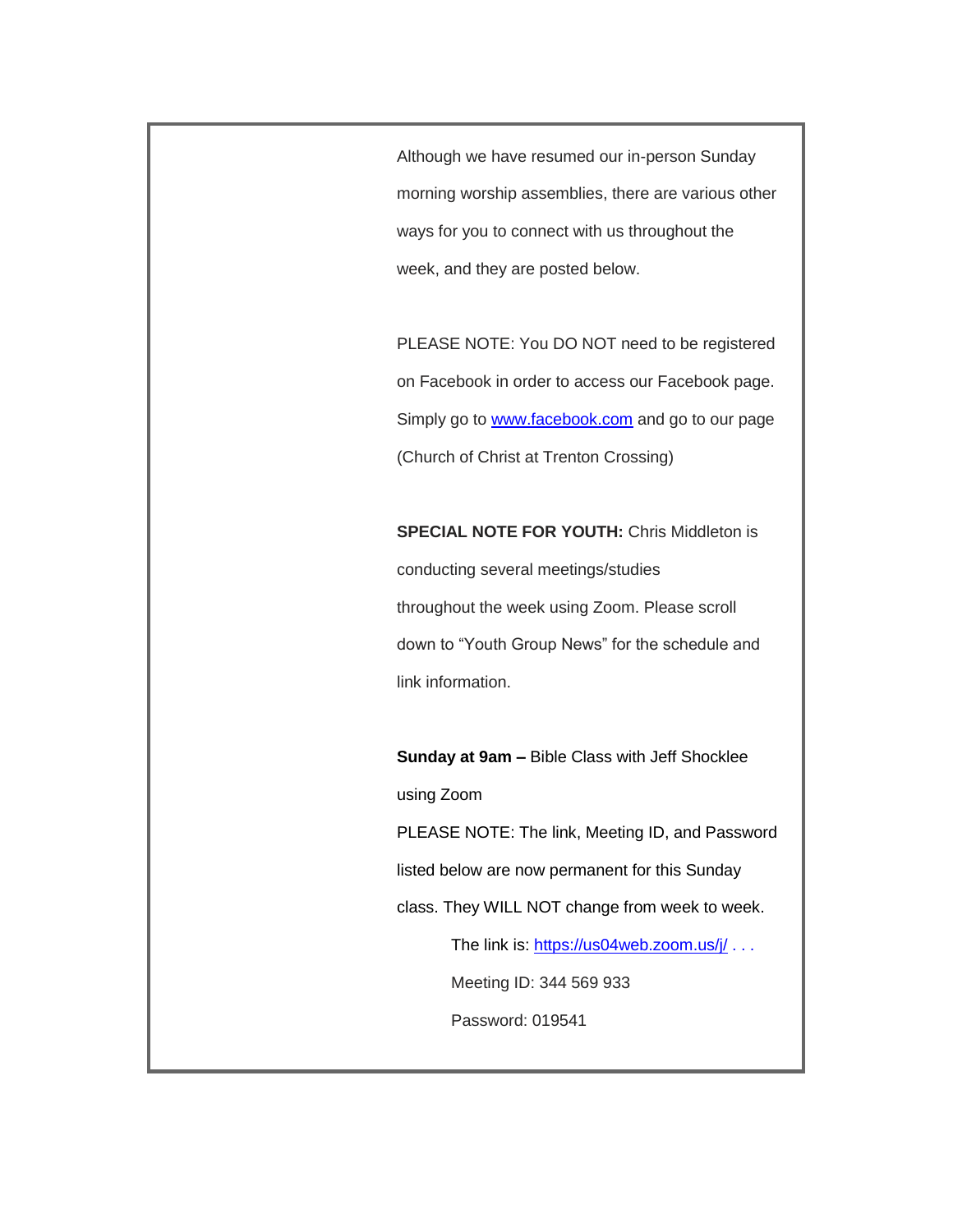**Sunday at 10am –** Live Stream Worship

Our Facebook Page

(Church of Christ at Trenton Crossing)

Our Website (www. trentoncrossingchurch.com)

YouTube (Church of Christ at Trenton Crossing)

**Sunday at 5:30pm –** "VIRTUAL L.I.F.E. Group"

**Devotional** 

Facebook Live on our Facebook Page

(Church of Christ at Trenton Crossing)

**NEW TIME - Tuesday at 6pm -** Study time with Jeff

Shocklee using Zoom

PLEASE NOTE: The link, Meeting ID, and Password

listed below are now permanent for this Tuesday

class. They WILL NOT change from week to week.

The link is:<https://us04web.zoom.us/j/> . . .

Meeting ID: 973 116 842

Password: 094196

Wednesday at 3pm - Bible Class Lesson for K-5<sup>th</sup>

Grades with Karen Bradley

Posted by 3pm on TC Kids Facebook Pages (TC

K/1st Grade Bible Class;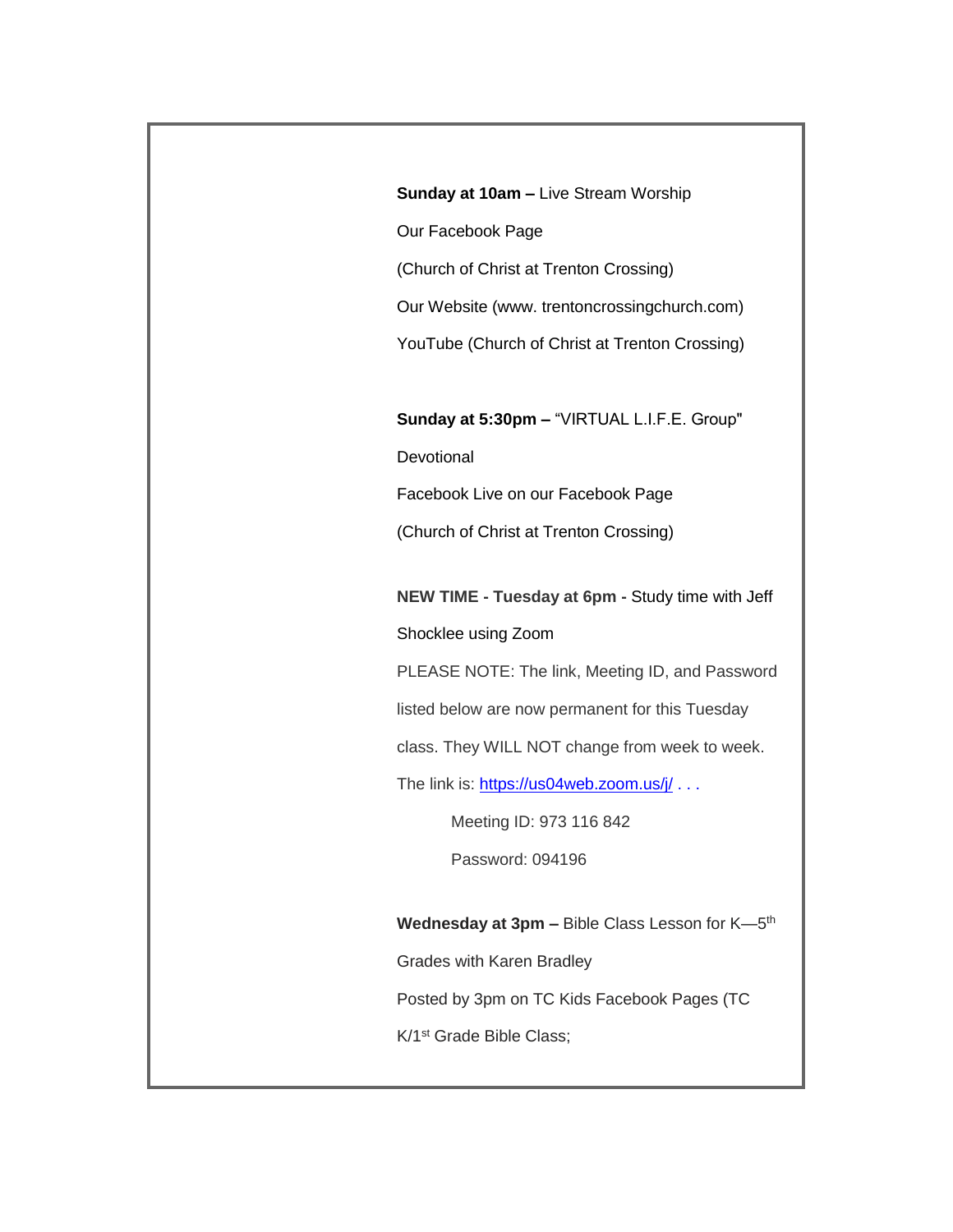TC 2nd/3rd Grade Bible Class; TC 4th/5th grade Bible Class). These Facebook pages are PRIVATE. If you have not joined them and would like to, please contact Karen Bradley, and she will give you access.

**Wednesday at 6:30pm –** Midweek Devotional with **Geoffrey** 

**NOTE:** Thursday time with Jeff Shocklee has moved to Tuesdays

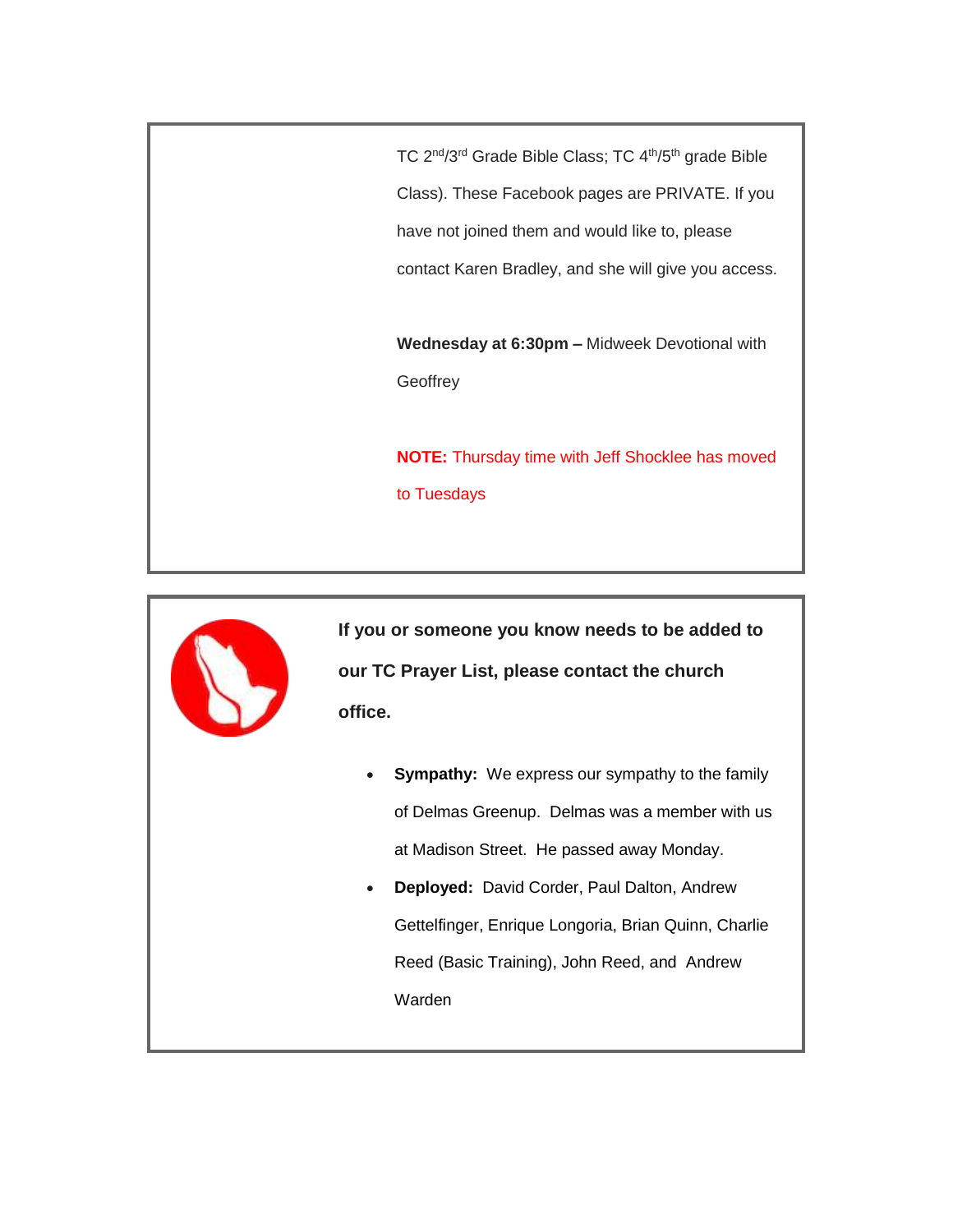- **Continued Prayers:** Frieda and McKenzie Banning, Joyce Carpenter, Susan Claud, Geneva Chester, Marta Dean, Marilyn Ezell, Faye Harrison, Bob Lee, Bob Lewis, Mary Linton, Virgie Mallory, Joe & Shirley Marable, Allison Quinn, Ann Suddeath, Matt Williams, and Lillian Wright.
- **Home-Centered:** Linda Allen, Lucille Cherry, Jimmy & Betty Collier, Bessie Daniel, Frances Johnson, Virgie Mallory, Dorothy Oliver, and Edith Smith
	- **Family & Friends**: Angel Darre and John Darre (Carol Shelton and George Shelton's niece and nephew); Steve Gosney (son of Barbee Allen); Pam Hinton (sister of Debbie Waynick); Terry & Betty McCormick (brother-in-law and sister of Debbie Waynick -- Terry has stage 4 cancer); Scotty Meadows (friend of Scott Davis); Mindy Mimms (sister-in-law of Ben Mimms); Don Orth (father of Jenny Muiznieks); Steve Rexroad (brother of Shannon Longoria) diagnosed with colon cancer; Linda Richard Self (friend of Karen Maglaughlin); Cathryn Snyder (great-grand daughter of Frances Burnett); Barbee Gosney Uselton (daughter of Barbee Allen); and Lucian Wyatt